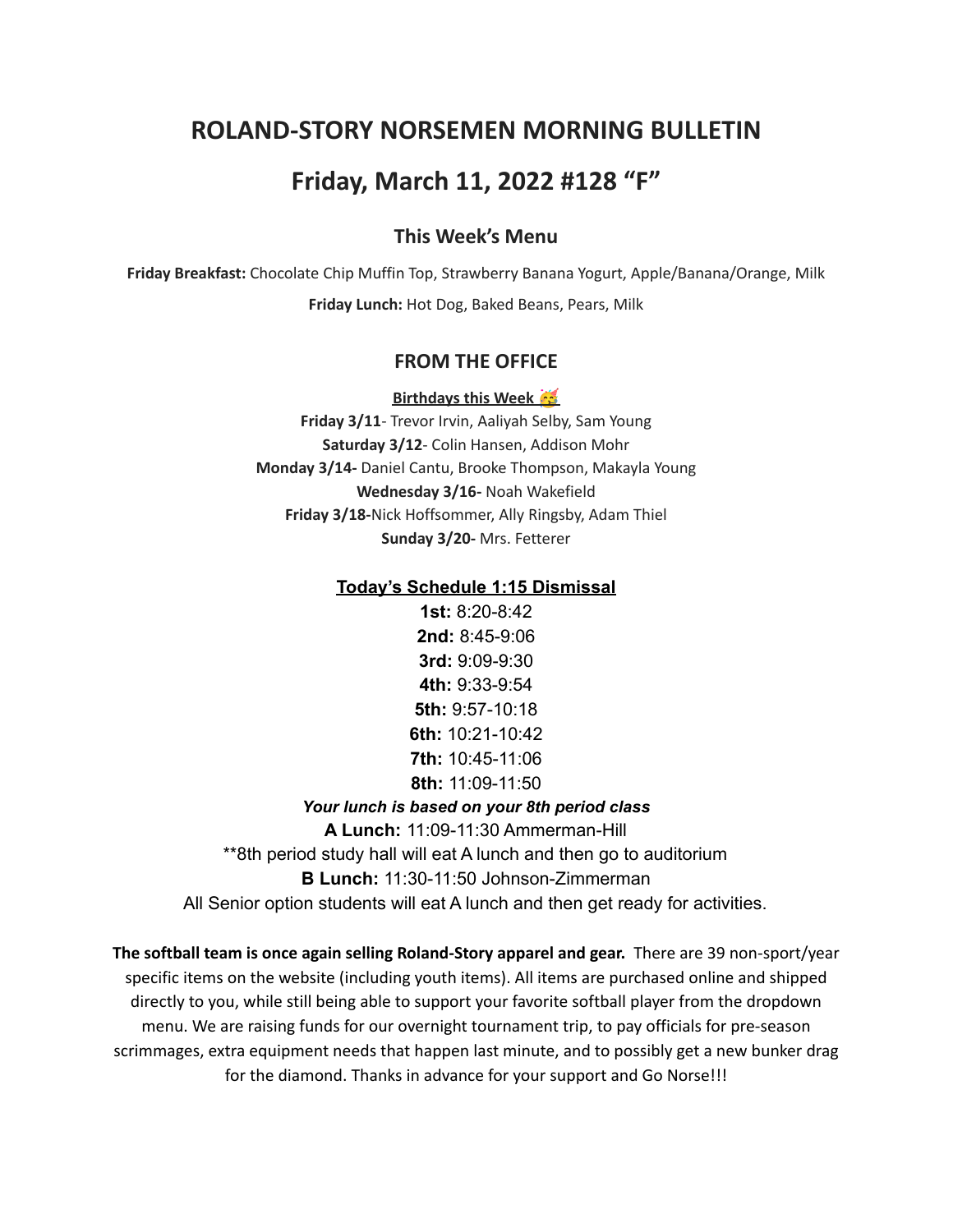<https://fancloth.shop/PVQQX>

Store closes 3.11.22



## **[COUNSELOR FOLDER](https://docs.google.com/document/d/1vmwczNPbDzXe9vFaG5LJMQ7NYDv-i4oQJHybqA65TUc/edit?usp=sharing) (9-12)-Click here**



# **National Scholarships**

\*[StudentScholarships.org](https://drive.google.com/file/d/1aKuYCxaIenxt8B4T0eqnsOyNXu4NmKys/view?usp=sharing) Scholarship Newsletter 1) Folds of Honor Scholarship- \$5,000 due 3/31 2) Beyond the Cure Ambassador Scholarship- \$3,500 due 3/31 3) Points Scholarship- \$10,000 due 3/31 4) USPAACC Scholarships- \$5,000 due 3/31 5) Nitro Scholarship- \$2,000 due 3/31 6) AFA Teens Awareness College Scholarship- \$5,000 due 4/1 7) Women in STEM Scholarship- \$2,500 due 4/1 8) H.E. Parts Express Scholarship- \$500 due 4/1 9) Intertech Foundation STEM Scholarship- \$2,500 due 4/15 10) Global Lift Equipment Scholarship- \$500 due 4/15 11) Frances Loretta Memorial Scholarship- \$1,000 due 4/16 12) ASHRAE High School SEnior Scholarships- \$3,000 due 5/1 13) Rise Up Baking Scholarship- \$1,500 due 5/31 14) Equal Justice Scholarship- \$1,000 due 5/31 15) American Ground Water Trust College Scholarships- \$2,000 due 6/30



**Local Scholarships**